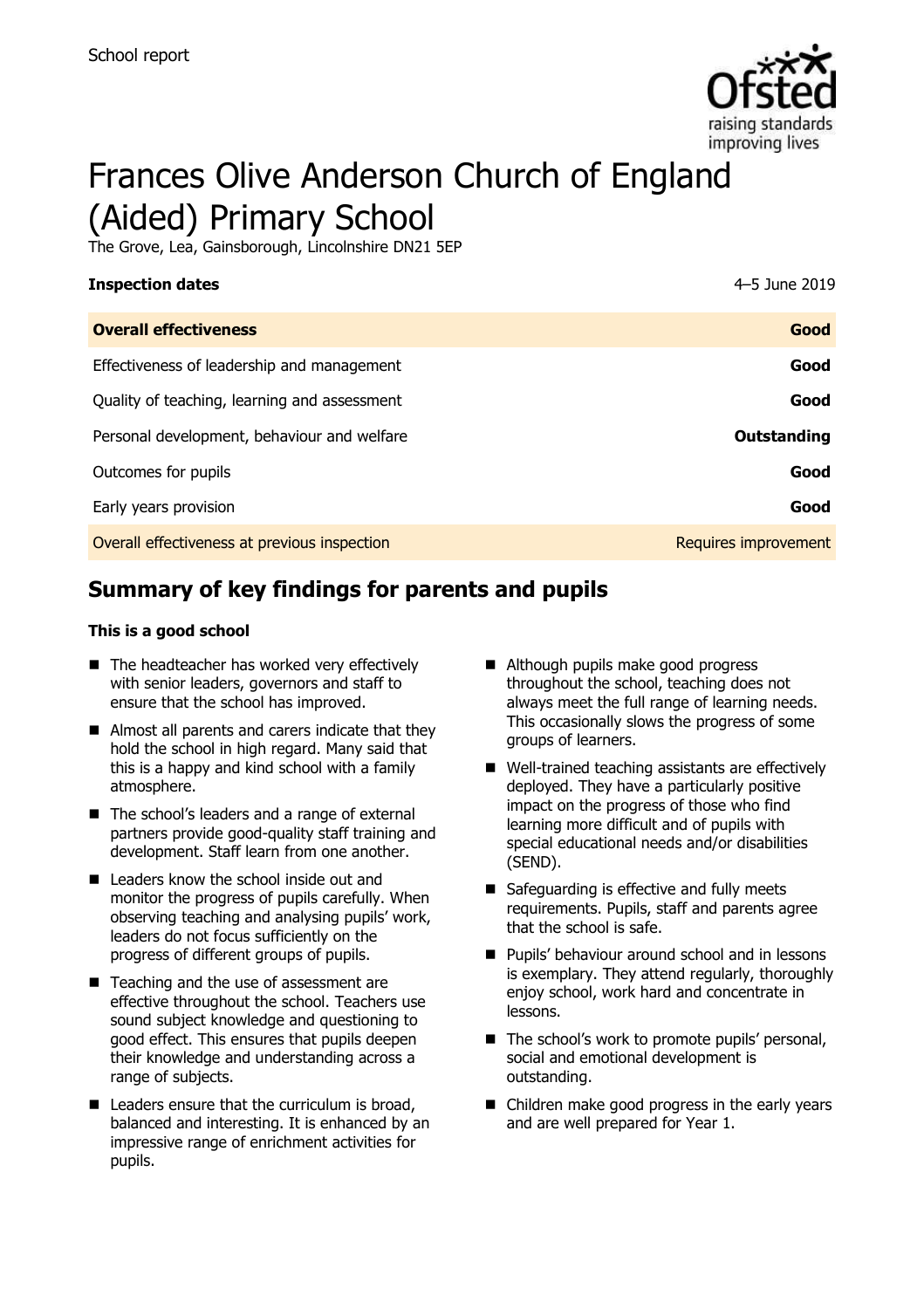

# **Full report**

### **What does the school need to do to improve further?**

- **IMPROVE the quality of teaching and learning by ensuring that teaching consistently** meets the full range of learning needs in the class.
- **IMPROVE LEADERSHIP and management by ensuring that, when leaders observe teaching** and analyse pupils' work, they focus on the attainment and progress of different groups of learners.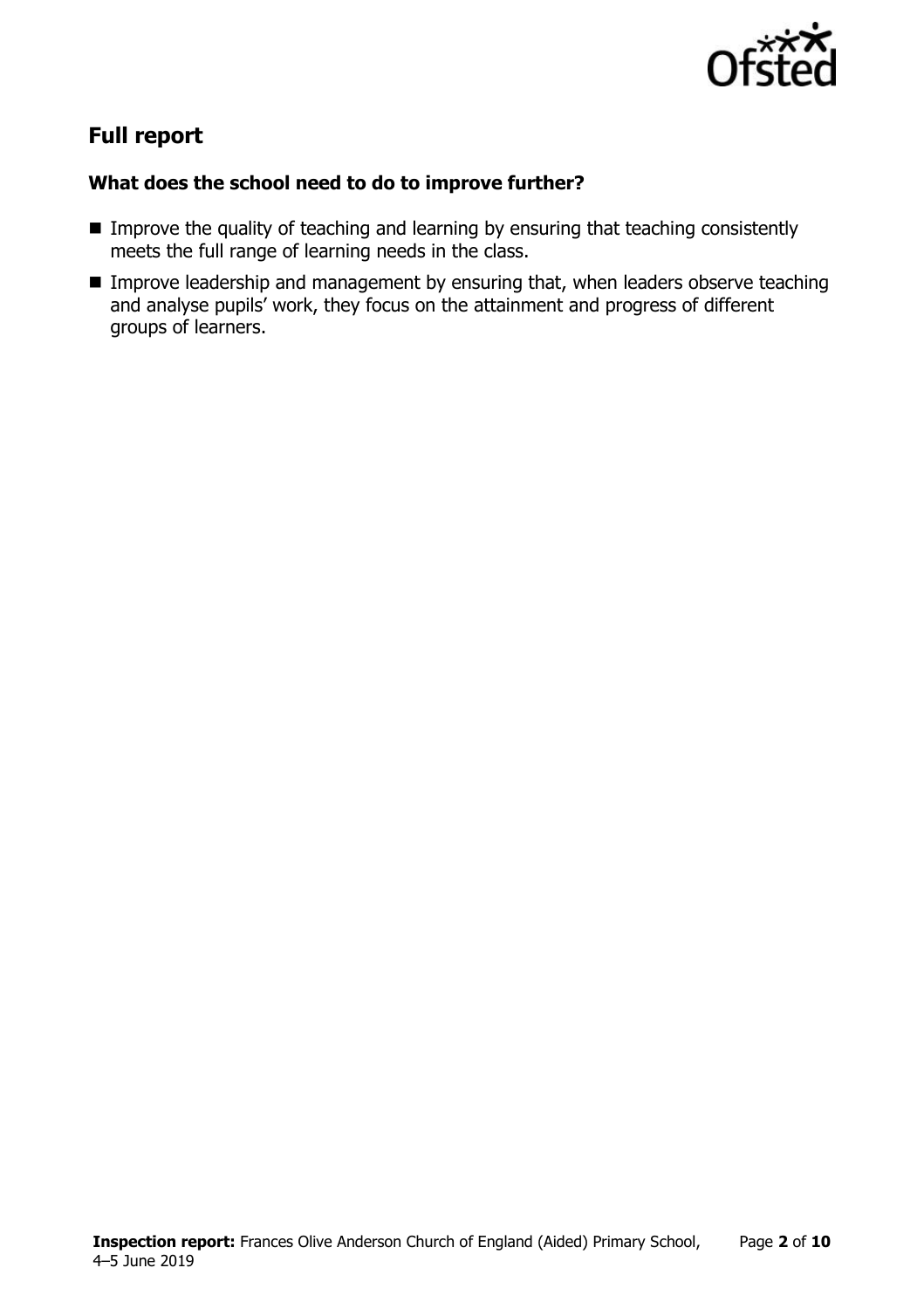

# **Inspection judgements**

### **Effectiveness of leadership and management Good**

- The headteacher provides clear and effective leadership. She has ensured that the school has improved substantially since the previous inspection.
- The headteacher has demonstrated a clear vision and sense of priorities. She has addressed with great determination areas for improvement identified at the last inspection. Governance and subject leadership have improved. The quality of teaching is also better and this has resulted in pupils now making good progress throughout the school. The school is well placed to continue to improve in the future.
- Leaders have built upon the strengths identified in pupils' personal development in the previous inspection. As a result, pupils' personal development, behaviour and welfare are now outstanding.
- Leaders' plans for improvement are tightly focused. Well-tailored training and other development opportunities help staff implement intended improvements. The impact of the school's improvement plan can be seen in better teaching. This year, in key stage 2, pupils are making better progress and standards are rising in key stages 1 and 2.
- Leaders analyse pupils' work and observe teaching regularly. Useful reports are provided for staff, which help them improve aspects of their teaching. However, these reports place insufficient emphasis on the impact of teaching on the achievement of different groups of pupils and on how consistently their needs are met.
- The school's curriculum to support pupils' spiritual, moral, social and cultural development is strong. A particular strength is in the school's close partnership with a school in Beirut. This link substantially enhances pupils' learning about other cultures and ways of life and supports their learning and reflecting on British values. The quality of this continuing work was recognised when the school was awarded the TES international award in 2017.
- The school's curriculum places strong emphasis on the development of reading. Phonics is taught well in younger classes. Effective daily guided reading sessions help pupils to continue their reading development as they grow older.
- Leaders manage the provision for pupils with SEND well, and spend additional funding appropriately. Staff modify the curriculum effectively to meet the personal and academic needs of these pupils.
- Additional funding for disadvantaged pupils is much better used than at the time of the previous inspection. Leaders and governors monitor carefully the effect of this funding on pupils' development.
- The school also uses additional funding for physical education (PE) and sport well. Pupils receive a good range of opportunities to improve their physical fitness and participation in sport. Funds are also used appropriately to develop staff's teaching skills in PE.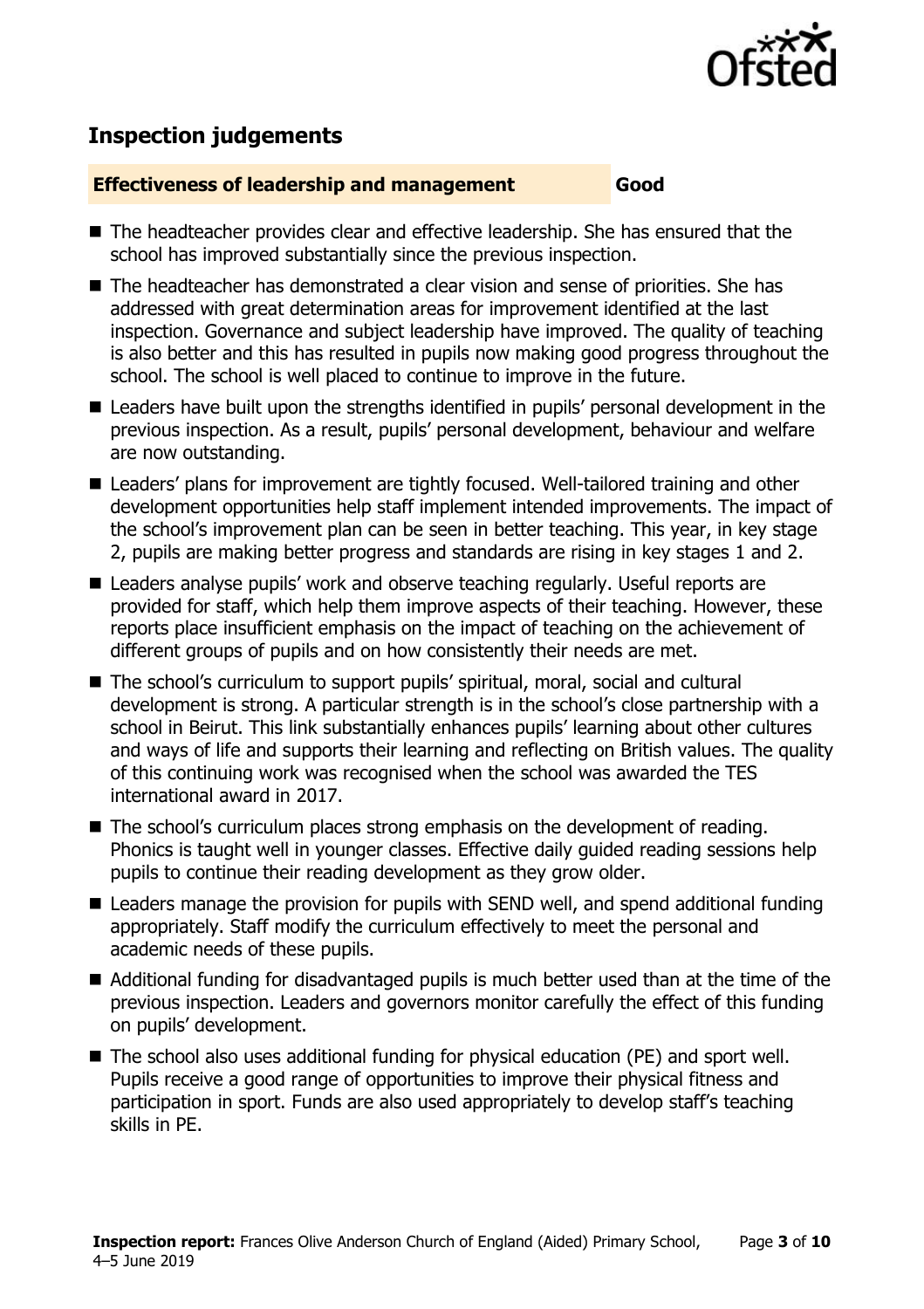

### **Governance of the school**

- Governance has improved since the previous inspection and is now effective.
- Governors have a secure knowledge of the school and its performance. They receive extensive information from school leaders and are now well placed to support and challenge school leaders. School leaders are held to account for pupils' learning and their personal development. Governors now contribute fully to improving the school.
- $\blacksquare$  The governing body monitors the impact of school funding well. For example, governors are clear about how the school's pupil premium grant is spent and the effect this is having on pupils' attainment and progress.
- The governors' role in safeguarding is effective and contributes to the positive culture of safeguarding that is evident throughout the school.

### **Safeguarding**

- The arrangements for safeguarding are effective and fully meet statutory requirements.
- Safeguarding, child protection and pupils' welfare are given an appropriate priority throughout the school. The school's policies are clear. Effective staff training and the headteacher's strong commitment to keeping pupils safe result in staff knowing their responsibilities and using the school's systems and procedures well.
- Parents, pupils and staff agree that pupils are kept safe and feel safe in school.

### **Quality of teaching, learning and assessment Good**

- Teachers manage behaviour very effectively in all classes. High expectations of behaviour, strong relationships and excellent attitudes to learning are evident throughout the school.
- Good results in the phonics screening check in Year 1 reflect the good-quality phonics teaching that pupils in younger classes receive daily. Reading is well taught, not only in school, but also through a well-organised home reading programme. Many parents make an important contribution to the good progress pupils make in their reading.
- Teachers have good subject knowledge. They bring this to bear effectively to plan and teach interesting lessons that thoroughly engage pupils. It is also used to provide good-quality guidance for learning and to make accurate assessments of pupils' learning.
- The deployment of well-trained teaching assistants is effective. They have a particularly positive effect on the learning of pupils who find learning more difficult.
- Teachers frequently ask pupils to discuss their answers to their questions. This not only helps them with their speaking and listening skills, but also helps them to learn from each other and deepen their understanding.
- There are some inconsistencies evident in fully meeting the needs of the range of learning groups in the class. On occasions, teaching is not suitably modified to meet the needs of all groups of learners. This results in some ability groups making better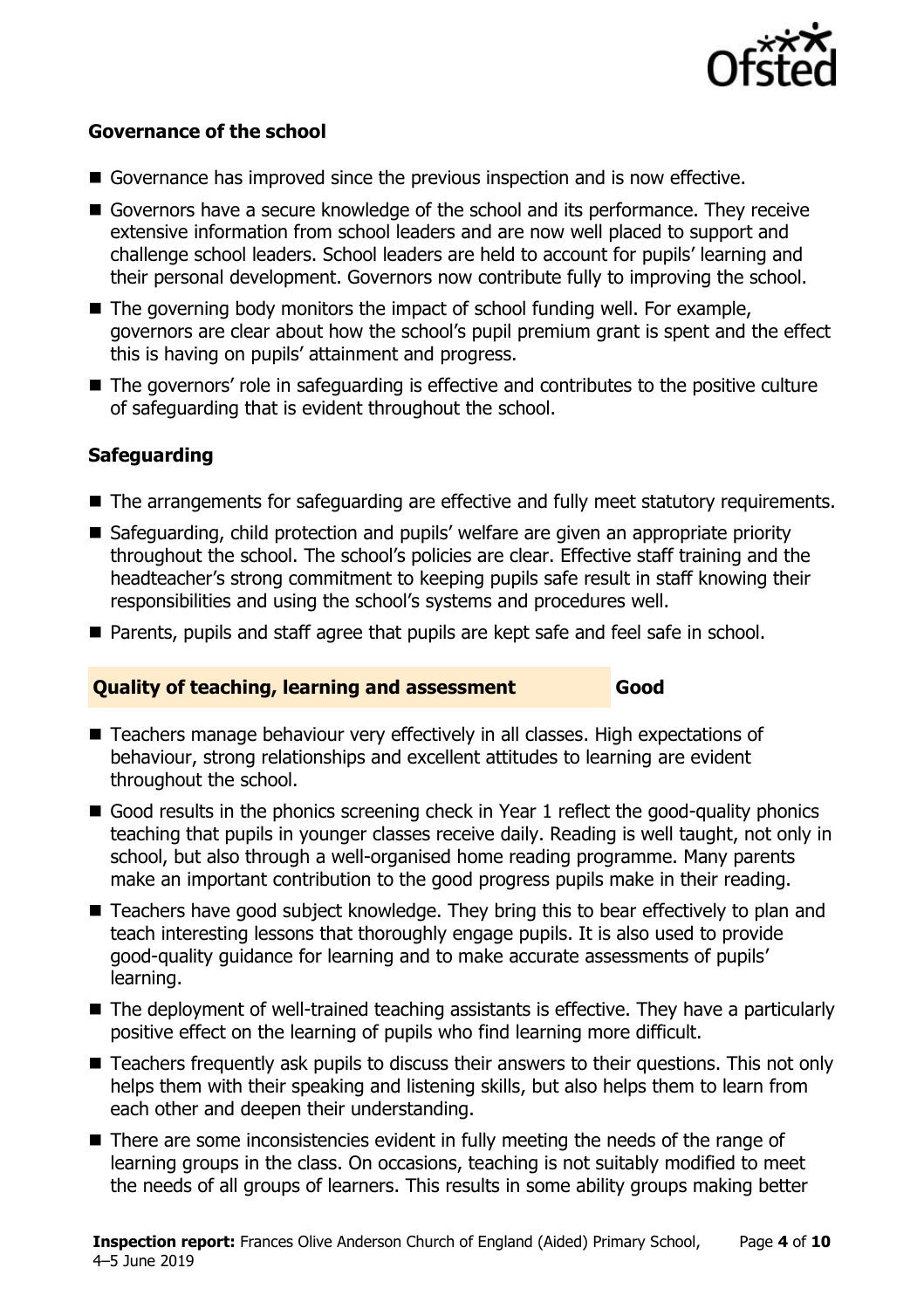

progress than others and some groups of learners not achieving quite as well as they could.

■ There are effective strategies to help pupils see the mistakes that they have made and to learn from them.

### **Personal development, behaviour and welfare <b>COUNG COULDER** Outstanding

### **Personal development and welfare**

- The school's work to promote pupils' personal development and welfare is outstanding.
- Leaders have successfully created a happy, cohesive community where all pupils are valued. Adults are excellent role models. Relationships between pupils and their peers and between pupils and adults are kind and respectful.
- The curriculum makes extensive provision to support pupils' well-being and personal development. For example, pupils' health and understanding of fitness are supported well through the daily mile that pupils undertake. Staff continually encourage pupils to reflect on their own lives and those of others. The school's well-established link with a school in Beirut does much to promote pupils' strong spiritual, moral, social and cultural development.
- All pupils who spoke to inspectors said that they feel safe in school. Their parents and staff agree that this is a safe place to be. Pupils told inspectors that bullying is rare and is always resolved.
- **Pupils have extensive opportunities to take on responsibilities. As members of the** school council, they meet regularly to hear the views of others and help make decisions to improve things for everyone. Pupils are proud to be play buddies, road safety buddies or reading buddies.

### **Behaviour**

- The behaviour of pupils is outstanding.
- **Pupils are enthusiastic learners in classrooms. They invariably work hard, concentrate** well, cooperate with adults and other pupils and thoroughly enjoy lessons.
- Behaviour when moving around the school is exemplary. Pupils act considerately and politely, for example when passing through doors. They are invariably kind and considerate to one another and to adults.
- On the playground, pupils play together cooperatively and are happy. They quickly and calmly line up at the end of breaks and are soon ready for their next lesson.
- Rates of attendance are in line with national averages and pupils enjoy school.

### **Outcomes for pupils Good**

**Pupils make good progress from their various starting points in reading, writing and** mathematics as they move through the school.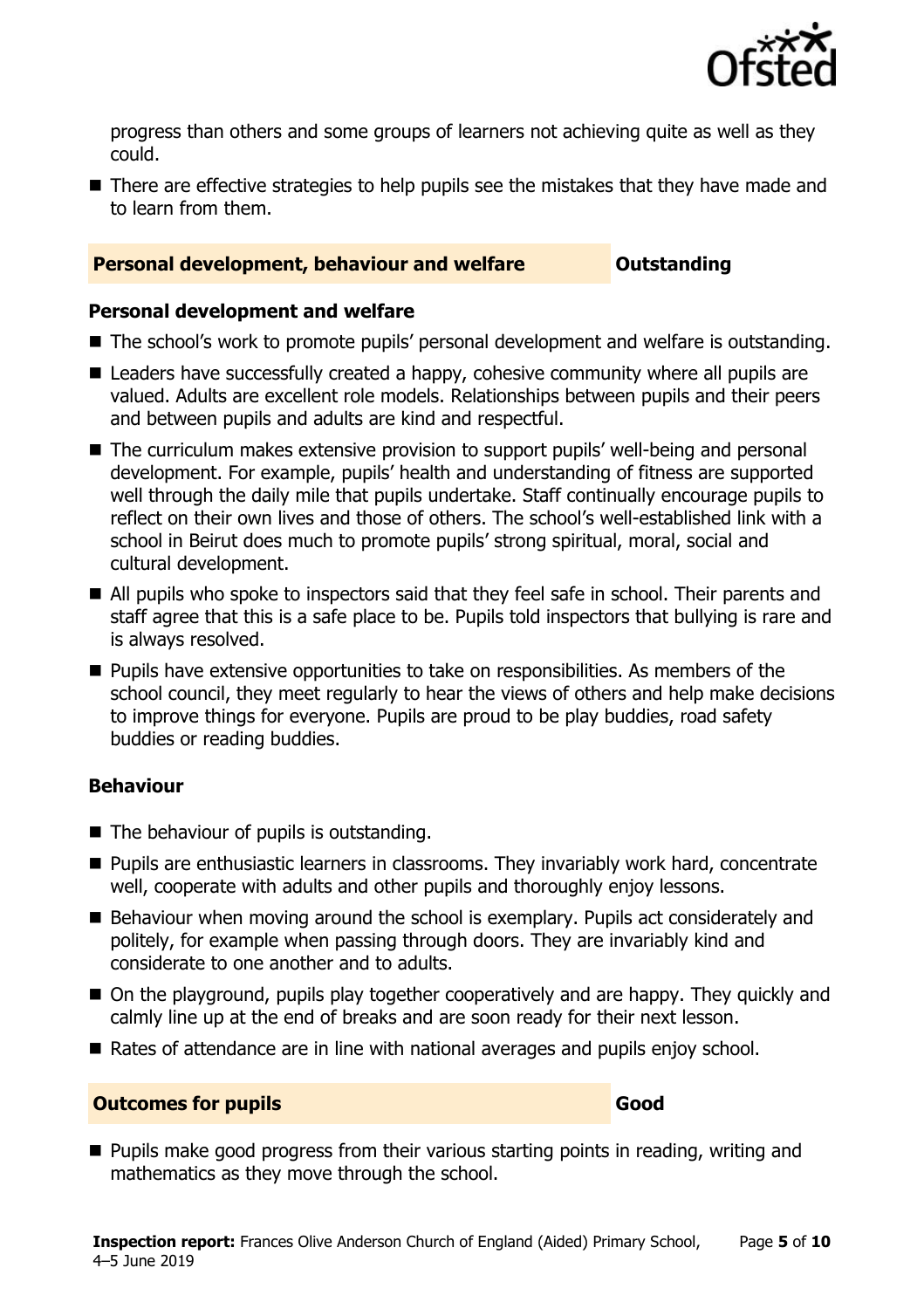

- Last year's published information reflected pupils' good outcomes in the early years and in key stage 1. This year, pupils' work and the school's accurate records indicate that rates of progress and pupils' attainment have now improved in key stage 2. In key stage 2, due to some effective work by leaders and staff, the most able are doing better than previously. Standards are now rising throughout the school.
- **Pupils with SEND make good progress due to the good-quality support they frequently** receive.
- The quality of pupils' writing, not only in their English work but also in other subjects, has improved. Writing is well taught. Pupils enjoy writing at length and are given interesting and engaging tasks to undertake in their writing. For example, some particularly high-quality writing was coming along in Year 4 when pupils wrote and rehearsed their own scripts for a video documentary they were preparing, based on the BBC's 'Planet Earth' documentaries.
- In mathematics, due to staff training, the teaching of reasoning and problem-solving has improved and pupils are showing more secure skills in these aspects of mathematics. They are also benefiting from some useful work to ensure that they are fluent and quick with basic number facts, such as multiplication tables.
- Disadvantaged pupils now make strong progress. School records and pupils' work indicate that these pupils now attain in line with other pupils nationally in reading, writing and mathematics.
- The quality of pupils' handwriting and the way in which they presented their work were found wanting at the last inspection. Staff have addressed these issues effectively and pupils now take real pride in the quality of their handwriting and the way that they present their work.

### **Early years provision Good**

- The knowledge and skills that children already have when they enter the school vary from year to year. Last year, children left Reception with above-average attainment. Over the last few years, the school has established a track record of children making good progress from their various starting points due to good-quality provision. Pupils currently in Reception are making good progress.
- The curriculum is effectively planned to address all areas of learning and to incorporate the interests and needs of the children. Teaching nurtures, engages and motivates the children. The children enjoy making effective use of indoor and outdoor areas for learning. They particularly enjoyed capturing and examining invertebrates found among the play equipment. For some, this stimulated further child-initiated learning involving written, oral and imaginative work.
- $\blacksquare$  The teaching of phonics is of a consistently high quality. The fluidity of the phonics groups and the good-quality ongoing assessment by adults enable timely movement of children to greater challenge when they are judged to be ready.
- Children in the early years are kept safe and show that they feel safe. Their actions demonstrate that they are keen to do things for themselves . Additional adult support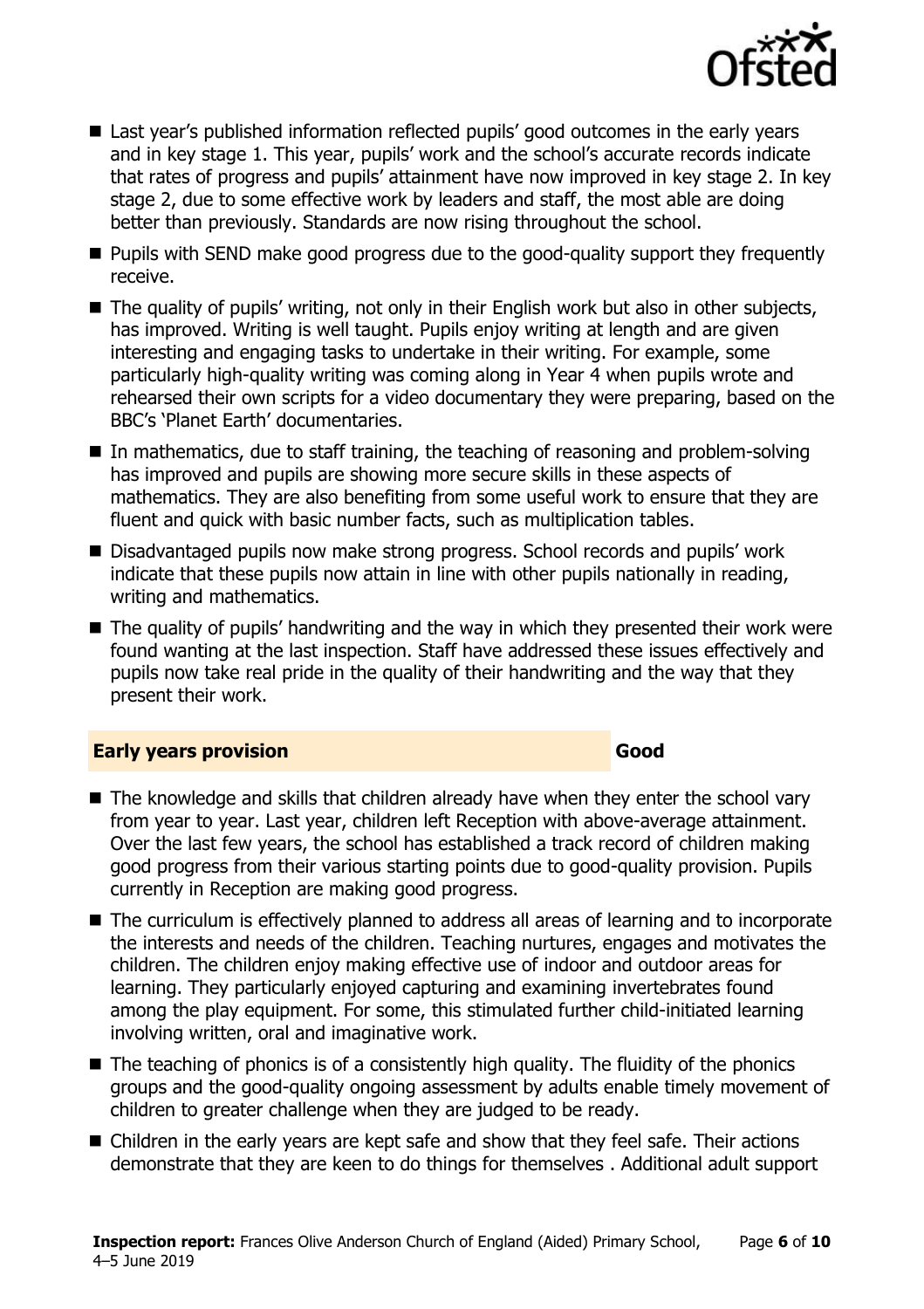

is sensitively judged so as not to undermine the development of children's independence.

- Children behave well and cooperate. Most show interest in what the adults are saying and listen to one another. There is good communication with parents at the start of the Reception Year and throughout the rest of the year. Parents hold the provision in the early years highly.
- Leadership and management in the early years are good. The early years leaders know the strengths of the team and of the provision, and keep these under review. They know the current progress and needs of each child and are ambitious for their learning.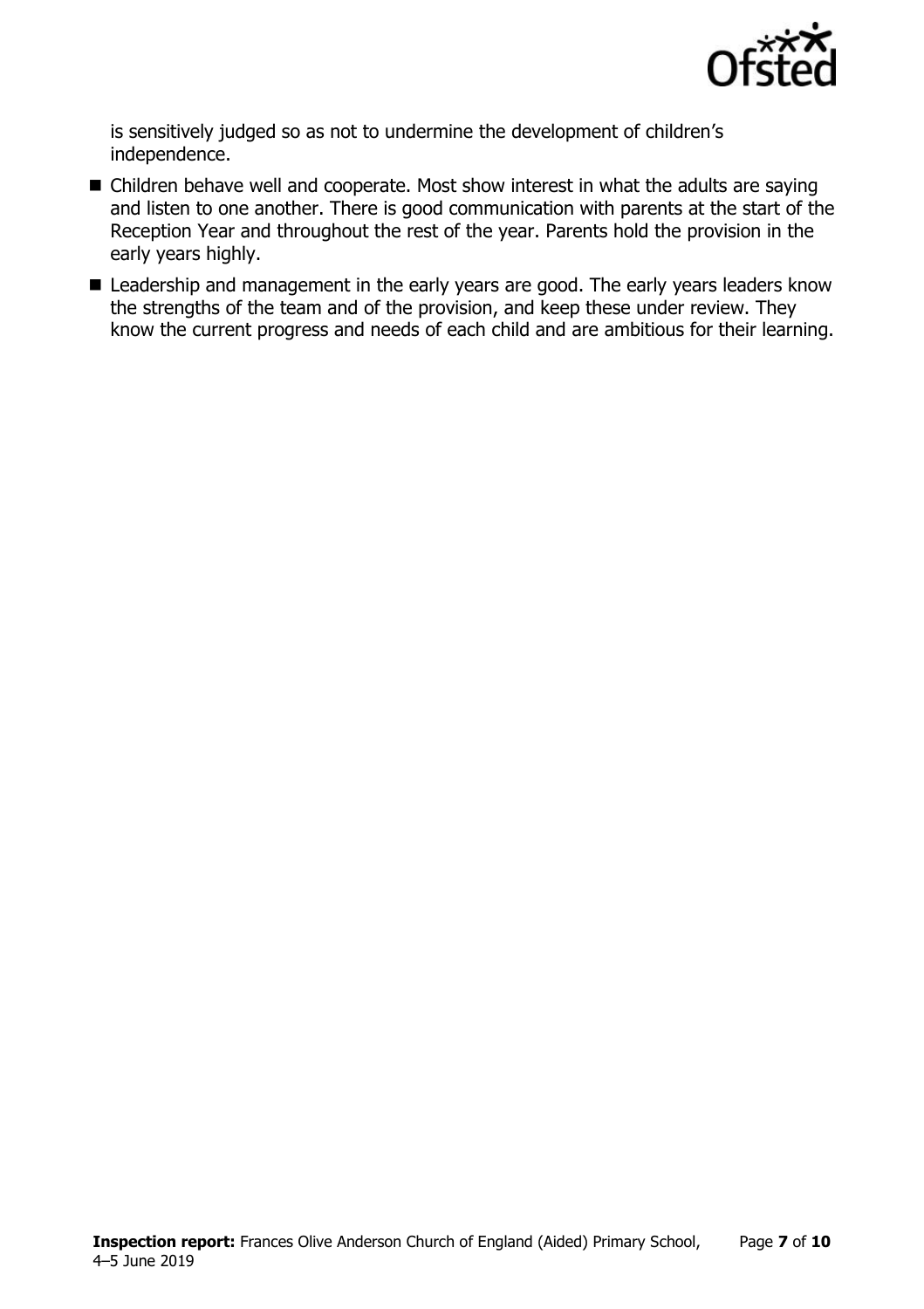

# **School details**

| Unique reference number | 120625       |
|-------------------------|--------------|
| Local authority         | Lincolnshire |
| Inspection number       | 10087359     |

This inspection of the school was carried out under section 5 of the Education Act 2005.

| Type of school                      | Primary                               |
|-------------------------------------|---------------------------------------|
| School category                     | Voluntary aided                       |
| Age range of pupils                 | 4 to 11                               |
| Gender of pupils                    | Mixed                                 |
| Number of pupils on the school roll | 190                                   |
| Appropriate authority               | The governing body                    |
| Chair                               | David Allsop                          |
| <b>Headteacher</b>                  | Sarah Woolley                         |
| Telephone number                    | 01427 612 827                         |
| Website                             | www.olive-anderson.lincs.sch.uk       |
| <b>Email address</b>                | enquiries@olive-anderson.lincs.sch.uk |
| Date of previous inspection         | 9-10 February 2017                    |

### **Information about this school**

- The school is smaller than the average-sized primary school.
- $\blacksquare$  The proportion of disadvantaged pupils is average.
- The proportion of pupils with SEND is below the national average.
- The proportion of pupils who speak English as an additional language is well below the national average and the proportion of pupils from minority ethnic groups is also well below average.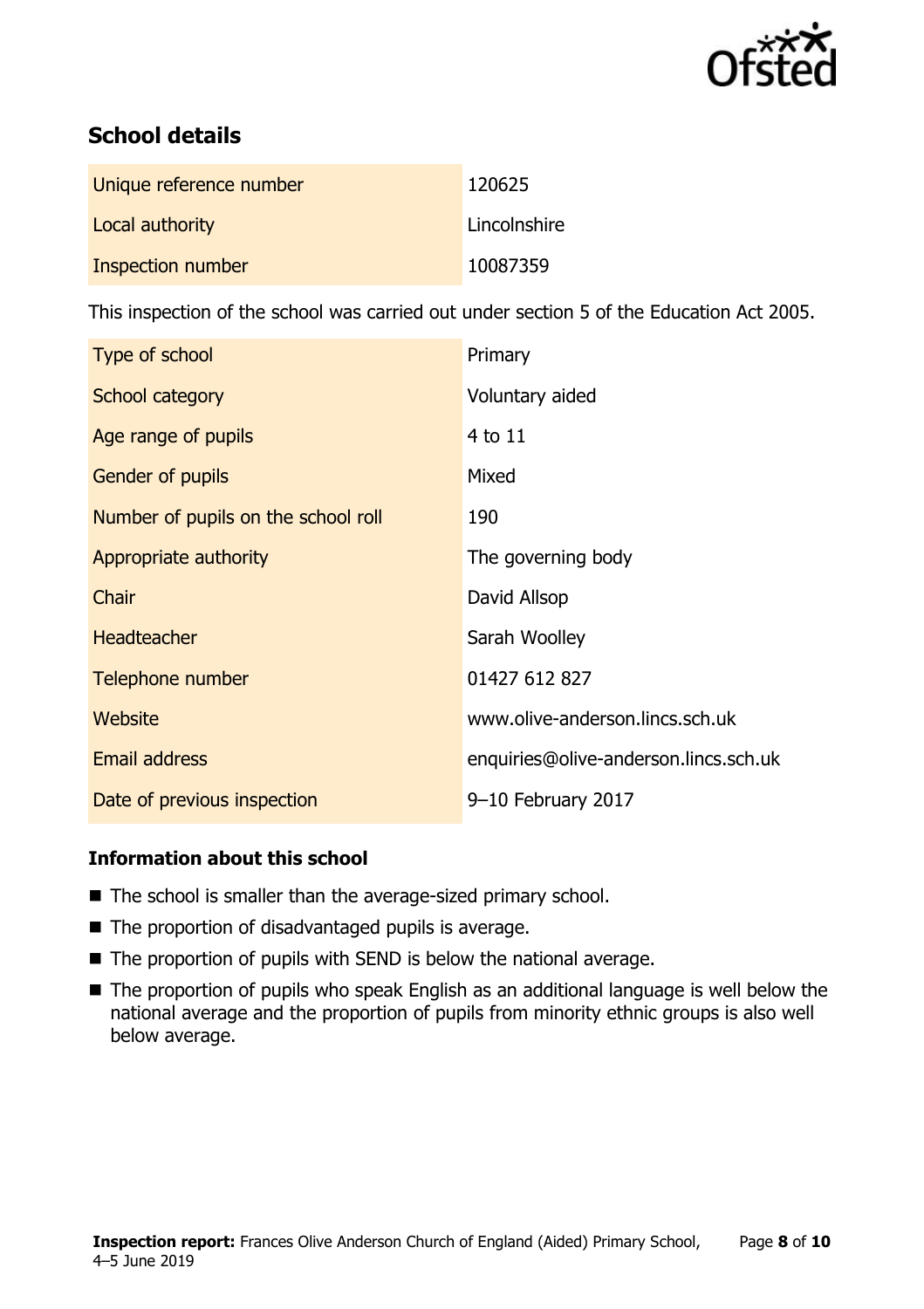

# **Information about this inspection**

- Inspectors observed learning in all classes, sometimes jointly with the headteacher.
- Inspectors looked at work in a wide range of pupils' books. They considered the school's achievement information on the progress and standards attained by current pupils.
- **Pupils were heard reading and discussions were held about their reading.**
- An inspector met with a group of pupils from key stage 2 and inspectors spoke with pupils informally in lessons and around school.
- A school assembly was observed.
- $\blacksquare$  Meetings were held with the headteacher and other leaders with specific responsibilities in the school. Inspectors also spoke with teachers and support staff.
- A meeting was held with three governors, including the chair of the governing body.
- The lead inspector spoke by telephone with a representative of the local authority.
- Brief individual discussions were held with 27 parents of 52 pupils at the start of the second day of the inspection. Inspectors also considered 61 responses to Ofsted's online survey, Parent View.
- The inspectors considered a wide range of documentation, including the school's improvement plan and self-evaluation summary, minutes of meetings of the governing body, attendance information, external reports on the work of the school, monitoring and evaluation records, and a range of documents relating to safeguarding.

### **Inspection team**

Roger Sadler, lead inspector **Constanting Constanting Constanting Constanting Constanting Constanting Constanting Constanting Constanting Constanting Constanting Constanting Constanting Constanting Constanting Constanting Anne White Contract Contract Contract Contract Contract Contract Contract Contract Contract Contract Contract Contract Contract Contract Contract Contract Contract Contract Contract Contract Contract Contract Contract Con**